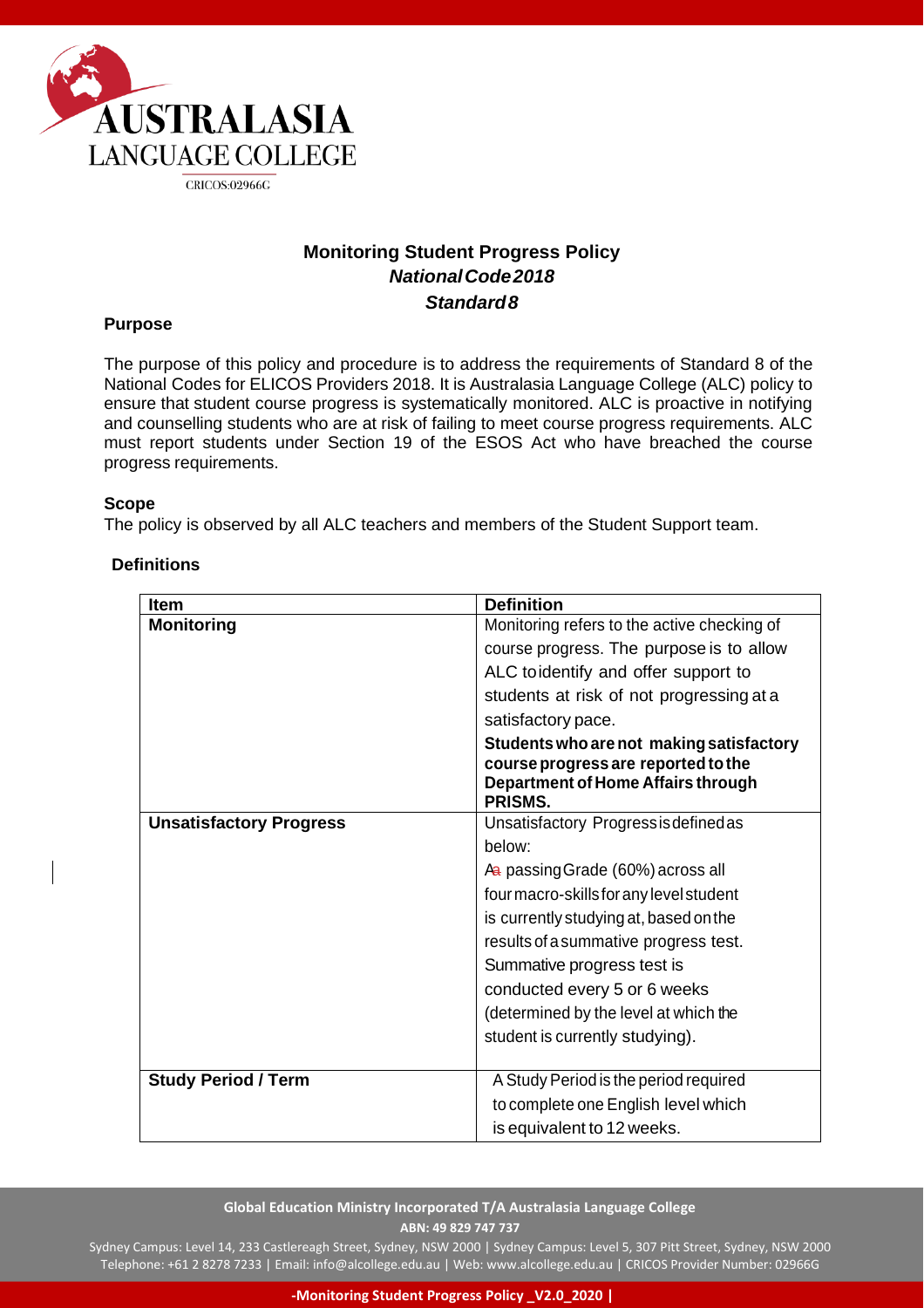

## **1. Procedure**

1.1 Each English training product has a set of assessment instruments to assess the student if they have achieved the specific objectives of the course. These assessment instruments cover all four macro skills – Reading, Writing, Speaking and Listening. 1.2 An assessment of course progress will take place at the end of each module of ELICOS courses:

> General English – fortnightly test at the end of every second week of study English for Academic Purposes – ongoing projects

IELTS Preparation – at the end of every week of study

1.3 The assessment will be marked and recorded on the 'Student Progress Record Sheet (SPRS).

1.4 The student administration officer will enter the result into the Student Management System Database, RTO Manager.

1.5 The class teacher is to keep students informed of their assessment results within a week of the conducted test.

1.7 The ELICOS DOS must ensure that all the teaching staff maintain consistency between grades or levels awarded to students and the assessment methodology. 1.8 Student Services is to issue certificate to each student at the end of the program that indicates the dates, duration and level of the program and the grade or levels of achievement and include explanation of the terms used in the awarding grades at all levels.

1.9 The ELICOS DOS must regularly review and modify student assessment and reporting arrangements appropriately.

## **Unsatisfactory Progress**

1.10 Attitude towards learning (ATL) is also seen as a factor contributing to unsatisfactory progress, which includes the following criteria:

- $\circ$  attends regularly and punctually,
- o follows teacher's instructions,
- o participates enthusiastically in a range of learning activities,
- o participates willingly in assessment tasks,
- o shows proper respect and politeness,
- o does required homework/assessment,
- o demonstrates self-improvement in studies.

#### **Global Education Ministry Incorporated T/A Australasia Language College ABN: 49 829 747 737**

Sydney Campus: Level 14, 233 Castlereagh Street, Sydney, NSW 2000 | Sydney Campus: Level 5, 307 Pitt Street, Sydney, NSW 2000 Telephone: +61 2 8278 7233 | Email[: info@alcollege.edu.au |](mailto:info@alcollege.edu.au) Web[: www.alcollege.edu.au |](http://www.alcollege.edu.au/) CRICOS Provider Number: 02966G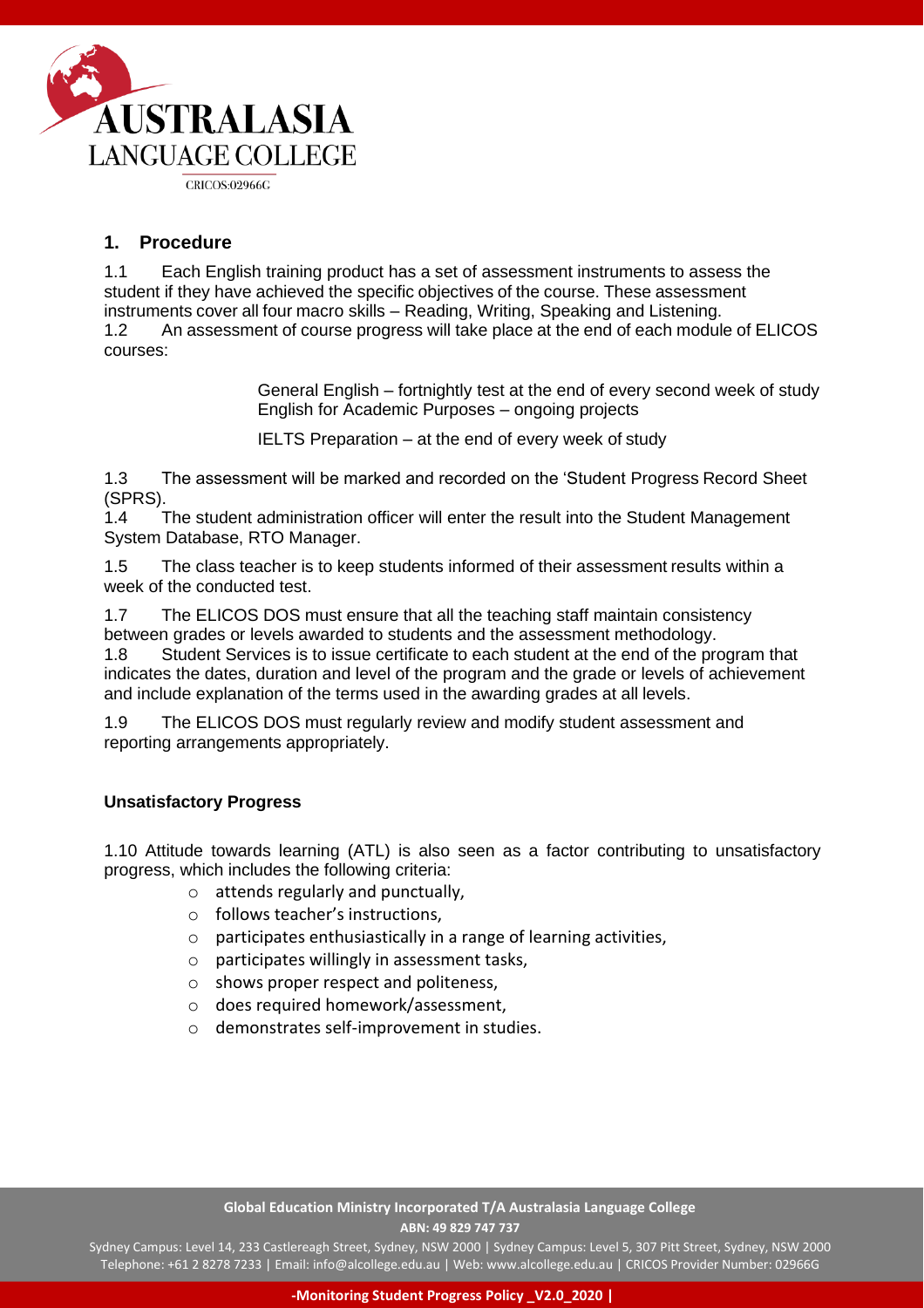

1.11 If a student is not making progress as identified by results in fortnightly assessments or as identified by the class teacher, he/she will receive a **Progress Warning Letter.**

1.12 The student will be referred to the DOS for counselling and an **Intervention Strategy**

will be put in place by mutual agreement between the DOS and student

The Intervention Strategy includes provisions for:

- Receivingadditional supportintheformofextrahomeworkactivities,havingindividual tutorial from a teacher, attending extra support classes or receiving mentoring form a fellow student and/or repeating the level testudent is currently studying at.
- Where appropriate, advising students on their suitability for level they are currently studying at and transferring the student to a lower level class.
- Advising students that unsatisfactory course progress in two consecutive study periods could lead to the student being reported to Department of Home Affairs and their visa being cancelled, depending on the outcome of any appeals process.
- Appointing a mentor to help the student during the classes.

ALC will do everything to help students with their studies. However, if the student still does not achieve course progression after being assisted by ALC, the DOS will work in conjunction with ALC Student Support Team to report the student to the Department of Home Affairs. Before reporting the student to Department of Home Affairs via PRISM, the ALC Student Support Team must notify in writing of ALC intention to report the student for not achieving satisfactory course progress using the **'Letter of Intention to Report (Unsatisfactory Course Progress)' letter.**

## **The 'Letter of Intention to Report (Unsatisfactory Course Progress)' letter.**

will inform the student that he/she is able to access the ALC's Complaints and Appeals process within 20 working days.

After 20 working days, if the student has chosen not to access the complaint and appeal processes or withdraw from the process, or the process is completed and result in decision supporting ALC, ALC Student Support Team must notify the Secretary of DEST through PRISMS of student not achieving satisfactory course progress as soon as practicable.

Students must lodge formal appeals against the following within 20 days of receipt of notification of an intention to report to DHA. The complaint or appeal is recorded in writing by completing the Complaints & Appeals Form prior to or during the meeting. Both the complainant and the ELICOS Director of Studies must sign and date the form.

1.13 The ELICOS Director of Studies will then attempt to resolve the complaint with the student and any other parties who may be involved. This attempt at resolution must commence within 10 working days of the complaint being lodged.

> **Global Education Ministry Incorporated T/A Australasia Language College ABN: 49 829 747 737**

Sydney Campus: Level 14, 233 Castlereagh Street, Sydney, NSW 2000 | Sydney Campus: Level 5, 307 Pitt Street, Sydney, NSW 2000 Telephone: +61 2 8278 7233 | Email[: info@alcollege.edu.au |](mailto:info@alcollege.edu.au) Web[: www.alcollege.edu.au |](http://www.alcollege.edu.au/) CRICOS Provider Number: 02966G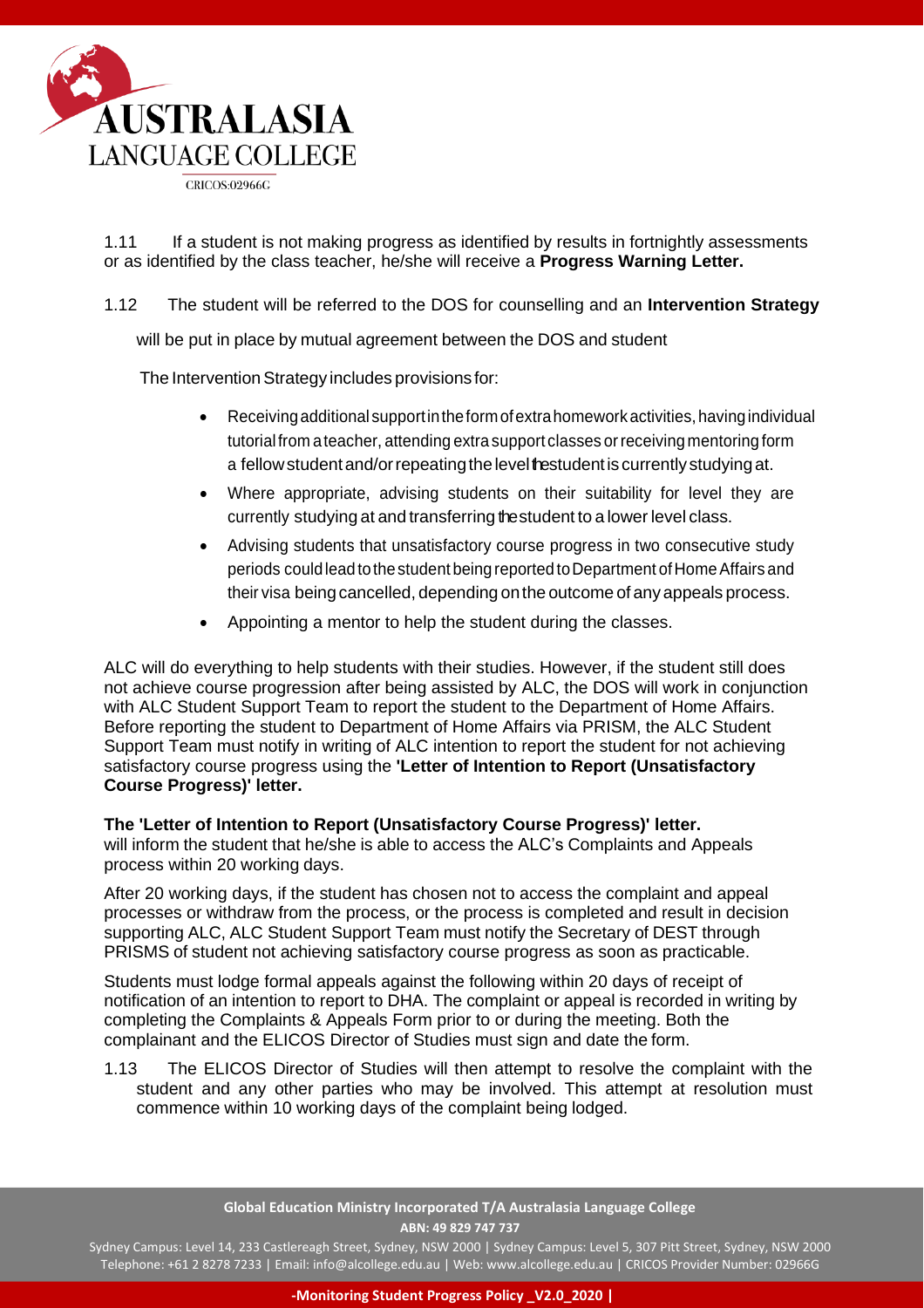

- 1.14 Following the resolution, the ELICOS Director of Studies will forward a written report of ALC's decision and the reasons for it to the student and place a copy in the student's file. ALC must implement the decision as quickly as possible.
- 1.15 If a student is dissatisfied with the outcome of the complaint process, they may make an appeal to the Appeal Review Committee against the decision.
- 1.16 If the student chooses to access the Appeals Review Committee process, the student is still required to attend classes while the appeals process is being processed.
- 1.17 If the appeal is successful, continuing support and counselling will be provided and the student will be required to commit to respecting the conditions agreed and the matter will not be referred to DHA.
- 1.18 If the student chooses not to access appeals process within the 20 working days period, withdraw from the process or the outcome of the appeal is unsuccessful following the completion of the process, the student will be reported to DHA as not achieving satisfactory course progress. The student is informed of this by receipt of a Final Letter to Report (Outcome of Internal Review).
- 1.19 The student may access an external appeals process during this 20-day-period.
- 1.20 Following the receipt of the outcome of the external appeal, ALC will immediately implement the decision and convey the outcome to the student in writing.
- 1.21 If an appeal is made against ALC's decision to report the student for unsatisfactory course progress or unsatisfactory attendance, ALC will maintain the student's enrolment and not report the student until the External Appeals process is complete and has supported ALC's decision to report the student.
- 1.22 If an appeal is against ALC's decision to defer or suspend a student's enrolment due to misbehaviour or to cancel a student's enrolment, ALC only needs to await the outcome of the internal appeals process (supporting the provider) before notifying DHA through PRISMS of the change to the student's enrolment.

## **Progress testing**

1. Students will be assessed in a number of different ways.

Regular fortnightly testing (four-skill tests based on course book work covered) in the form of integrative tasks sourced from the relevant core textbook/ workbook and from a range of other resources in the Teacher Resources library.

Teacher assessment: ELICOS teachers are both encouraged and expected to provide ongoing feedback to students through their daily interaction with students during class time. This feedback is provided in the form of;

- positive reinforcement
- praise and encouragement
- correcting homework assignments by dating signing and writing comments

**Global Education Ministry Incorporated T/A Australasia Language College ABN: 49 829 747 737**

Sydney Campus: Level 14, 233 Castlereagh Street, Sydney, NSW 2000 | Sydney Campus: Level 5, 307 Pitt Street, Sydney, NSW 2000 Telephone: +61 2 8278 7233 | Email[: info@alcollege.edu.au |](mailto:info@alcollege.edu.au) Web[: www.alcollege.edu.au |](http://www.alcollege.edu.au/) CRICOS Provider Number: 02966G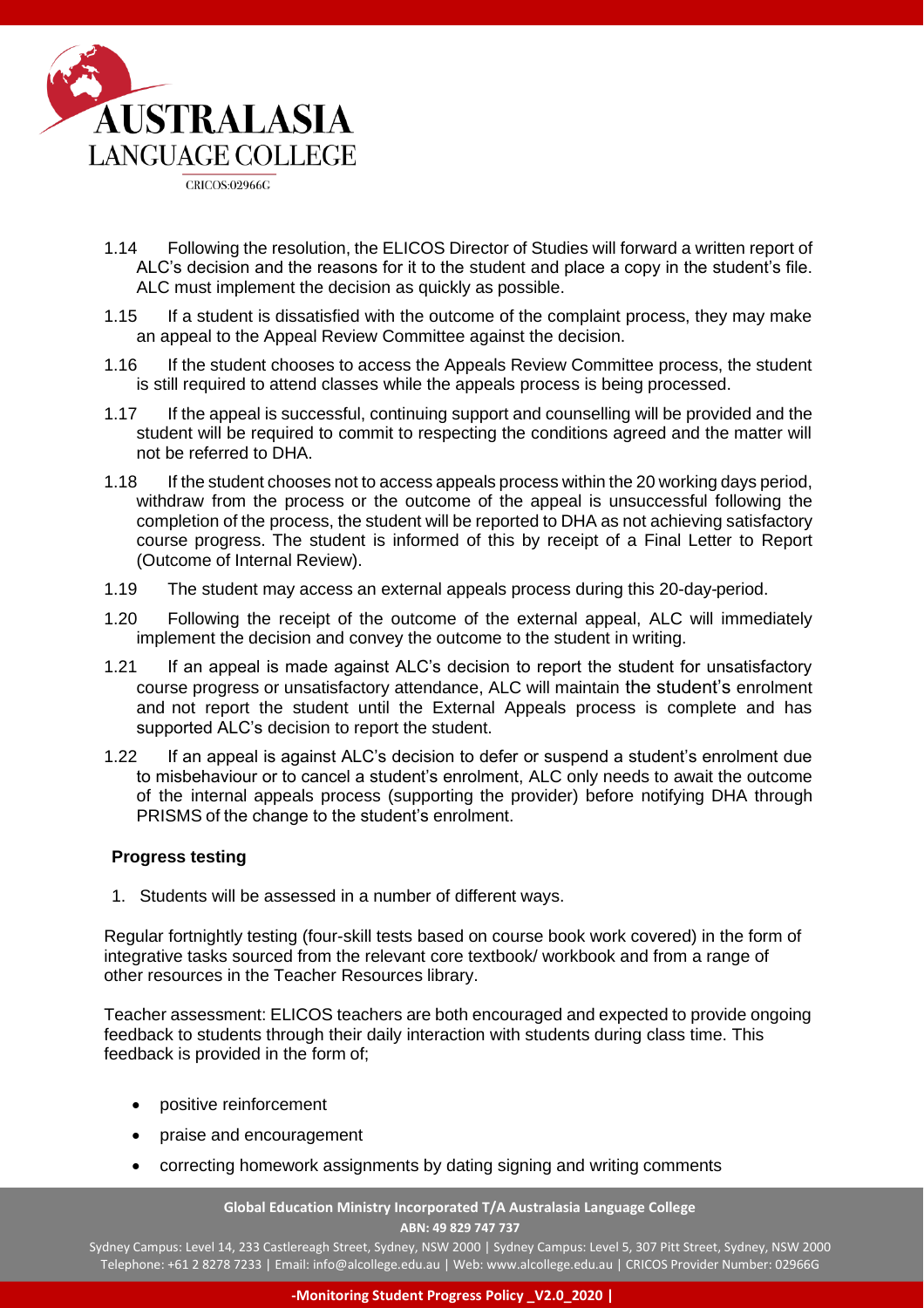

CRICOS:02966G

- assisting students on a one-to-one basis outside regular class time
- providing additional assignments for student requiring work with knowledge or skills gaps in their learning
- consulting with the DoS about students who are experiencing difficulties with their course progress
- using the Student Academic Progress Cause for Concern Form
- **Mid - course testing (Summative 1):** A comprehensive formal test will be undertaken midway through the course. This test is usually conducted in week 6 to enable decisions to be made on the student's progress in the class level they are allocated. Students are tested across all macro skills (reading, writing, speaking, listening) grammar, and vocabulary items learned during the first half of the course, and that equal weight is given to each component.
- Testing elements are sourced from the core texts used for the course/ level.
- Teachers are encouraged to develop tests from sources in the teacher Resource library which rely less heavily on the completion of exercises and more on integrative items which test students' ability to function within the English language community.
- 2. **End of course testing (Summative 2):** A more comprehensive formal test will be undertaken at the end of the 12-week block to enable decisions to be made on the student's ability to move to the next level of the course or to determine if the student fully meets the level descriptors for the completed level.
	- Students are tested across all macro skills (reading, writing, speaking, listening) grammar, and vocabulary items learned during the 12 weeks of the course, and that equal weight is given to each component.
	- Testing elements are sourced from the core texts used for the course/ level,
	- Teachers are encouraged to develop tests from sources in the teacher Resource library which rely less heavily on the completion of exercises and more on integrative items which test students' ability to function within the English language community.

## **Supporting Documents to this Policy**

- •Student Progress Record
- •Warning /Show Cause Letter (Unsatisfactory Course Progress)
- •Letter of Intention to Report (Unsatisfactory Course Progress)' letter
- •Final Letter to Report (Outcome of Internal Review)
- •Keeping Students Informed of their Progress Policy
- •ALC Complaints and Appeal Policy

**Global Education Ministry Incorporated T/A Australasia Language College ABN: 49 829 747 737**

Sydney Campus: Level 14, 233 Castlereagh Street, Sydney, NSW 2000 | Sydney Campus: Level 5, 307 Pitt Street, Sydney, NSW 2000 Telephone: +61 2 8278 7233 | Email[: info@alcollege.edu.au |](mailto:info@alcollege.edu.au) Web[: www.alcollege.edu.au |](http://www.alcollege.edu.au/) CRICOS Provider Number: 02966G